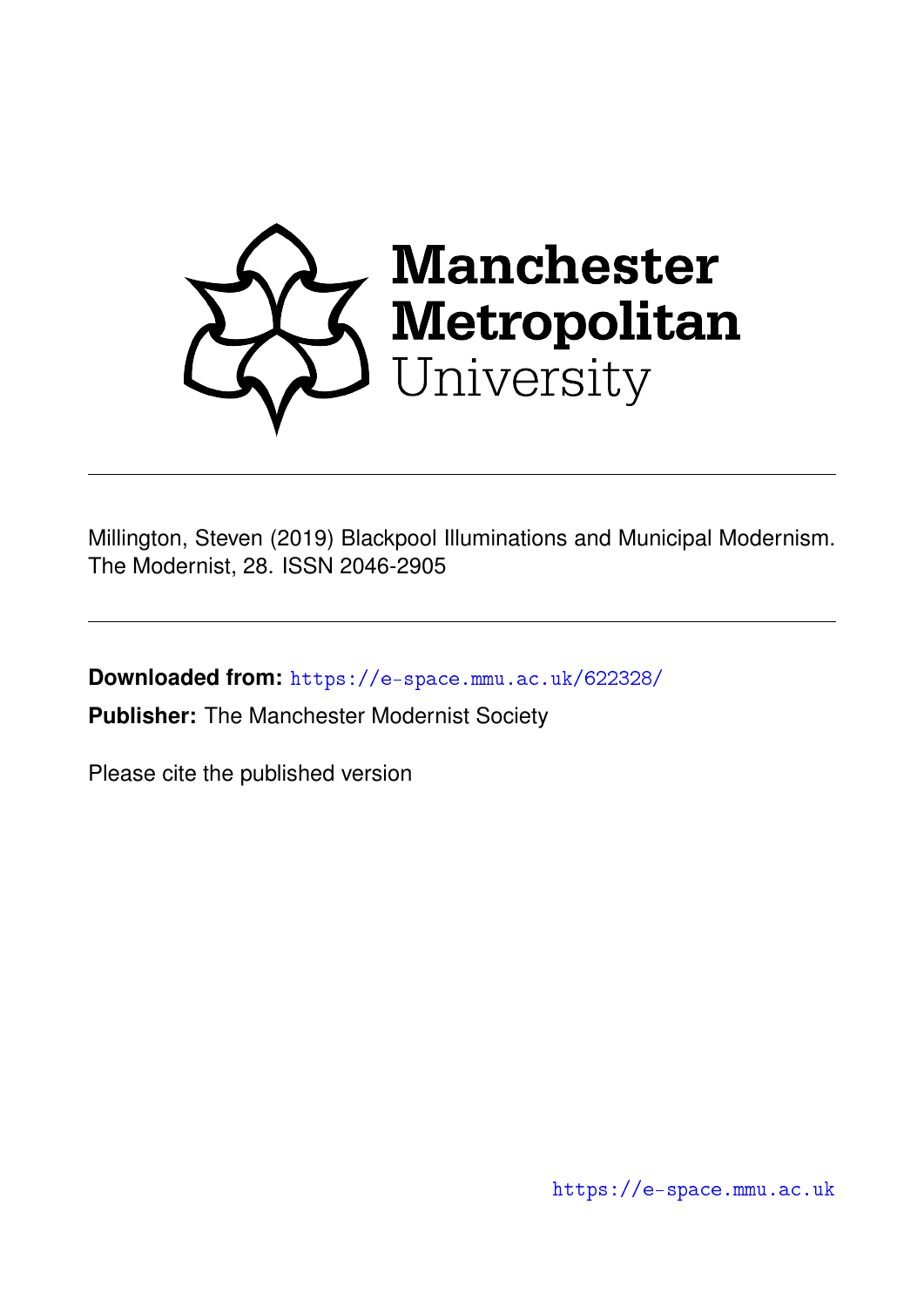## **Blackpool Illuminations and Municipal Modernism**

Blackpool is outmoded, vulgar and distasteful. For the mythical creative class, or New Labour politicians for that matter, Blackpool lacks the necessary culture, boutique hotels, or frothy coffee establishments. Instead, Blackpool brims with 'garish overabundance'. It is not cool.

Yet despite these indictments, the world's first working class holiday resort remains a site for popular cultural entertainment, cheap food and drink, fairground jollity, and bracing promenade walks. Millions return year on year, following long established traditions. Unlike professional placemakers or the liberal metropolitan elite, the multitude keenly understand the Blackpool idiom.

Blackpool heritage maybe an oxymoron, but the imperative for sturdy structure to withstand the elements ensures material features from the past linger in the present, such as the durable Victorian wrought iron ornamentation of railings, benches and shelters. Through a layering of Victoria, Edwardian, Art-Deco and Modernist styles, the resort is replete with iconic buildings, The Tower or Winter Gardens for instance. Unlike ruined castles frozen in time, Blackpool's heritage remains alive. The Empress Ballroom is still a ballroom. The Tower Circus is still a circus. Whereas many resorts have lost their piers to neglect or fire, people can still promenade along any of Blackpool's three. Blackpool also intimately connects to high modernity. It is a as much a product of industrialisation, as Manchester's now gentrified textile mills. Without the working-classes, Blackpool might have remained a small dignified spa town isolated amongst the dunes of the Fylde coast. In Blackpool, a time-traveller can explore the past to visit the future, when the resort proudly proclaimed itself a centre of innovation and progress.

In 1879, a display of arc lamps attracted a crowd of 10,000s. Blackpool Corporation quickly understood the attractive qualities of electric lighting. In 1897, the publicly owned electric tramway was reinvented as a tourist attraction, with the introduction of illuminated trams. Blackpool Illuminations began life as a formal display in 1912, becoming an annual event in 1925. The Illuminations were never simply a backdrop to night-time frivolity, but a spectacular attraction in themselves. Showcasing innovations in lighting enabled Blackpool to move away from an image of Victorian freakery and fairground carnival, to become admired, like other great sites of Modernity, as a place of technological wonderment, a self-proclaimed *City of Lights* to match Paris or Chicago in terms of glamour and style. Blackpool already possessed its own version of the Eiffel Tower, so why not?

Municipal funding secured progressive extensions and improvements to the lights, which developed from simple festoon lighting displays to sequence-controlled illuminated tableaux and architectural lighting. In 1936, the design and construction of the lights was brought in-house within a newly created Illuminations Department, under the leadership of Freddie Fields and Charles Furness. Such was their pride in their technological achievements; the pair addressed the British Association of the Advancement of Science. In 1937 , *Progress* formed the theme of the Illuminations, the word ignited through neon and incandescent displays on the Town Hall and trams. Throughout the 1920-30s, Blackpool Corporation sought to modernise the resort, investing in infrastructure, extending the promenade, building indoor and outdoor swimming pools and spending £250,000 on creating Stanley Park. Under the architectural leadership of JC Robinson, the borough re-invented itself through art-deco architectural stylings, through redesigned tram stops, the gigantic Derby Baths, and public buildings, including the magnificent Stanley Park Café. The reorientation of the resort toward a European modernist aesthetic is evident elsewhere in Joseph Emberton's iconic Casino, The Pleasure Beach's Grand National Station and Fun House, together with Margaret Blundell's murals and later Percy Metcalfe's murals and cubist sculptures. This emergent art-deco wonderland, however, ended with the Second World War.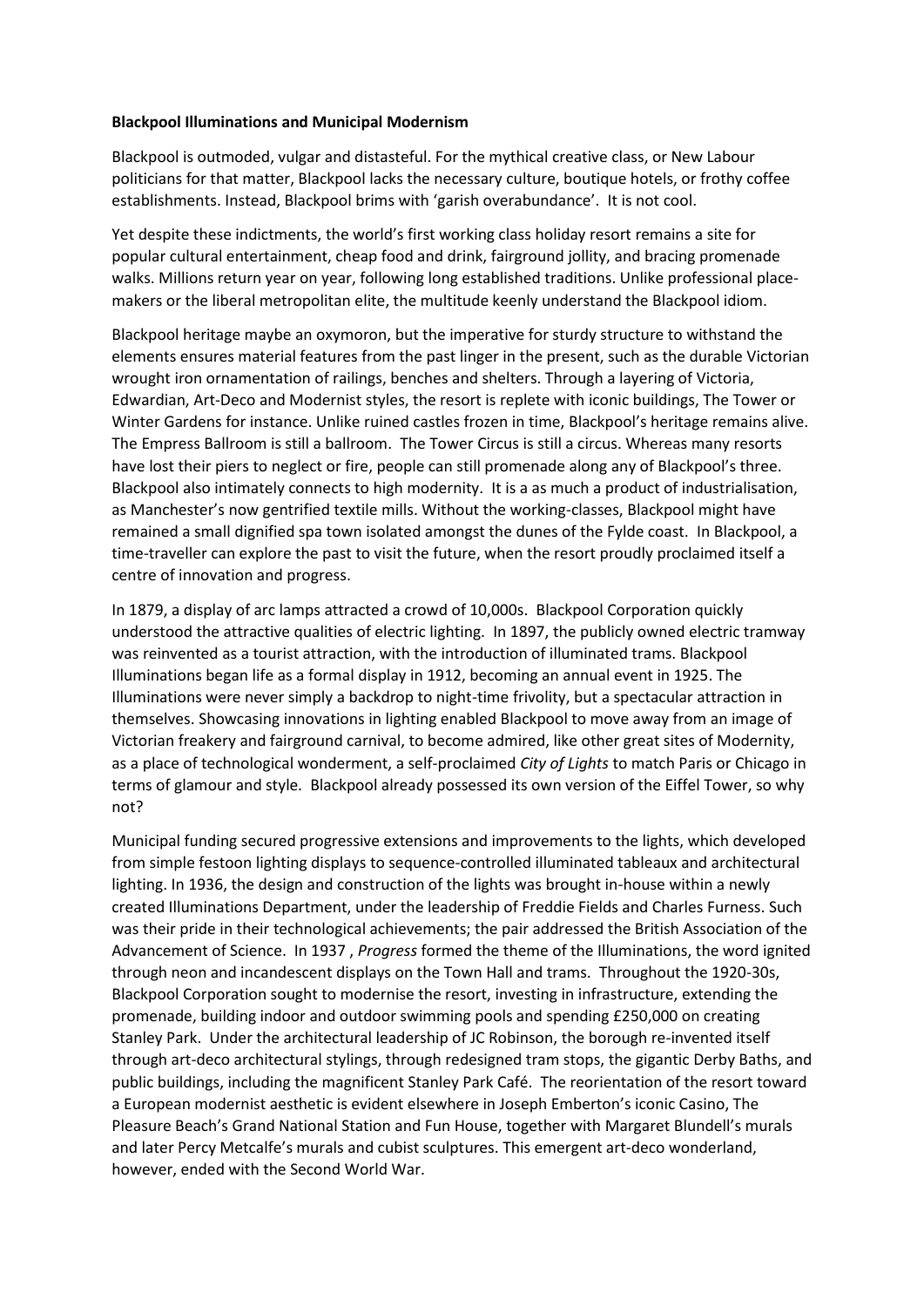In 1952, Harry Carpenter was appointed Head of Illuminations and Public Street Lighting together with a new design team including Sid Howell, Charlier Crowther, and future *Beano* illustrator, Emilios Hatjoullis. Together they set about re-inventing the Illuminations to reflect the spirit of the age. The post-war optimism generated through the Welfare State and the 1951 Festival of Britain resonate within their new designs, which foreground progress, technology and change. A telling moment is the British Transport Films promotional short *Holiday!* (1957). Replete with jazz soundtrack by Chris Barber and his band and shot in colour, the film depicts a Blackpool in which the sophisticated prewar art deco landscape is submerged by resolutely post-war design, colour and pop-cultural stylings. Made shortly after rationing and restrictions on Hire-Purchase were lifted, the film taps into an era of hope. The shots focusing on the Illuminations, in particular, underscore these themes, depicting a reinvented landscape and the Golden Age of the Lights. Carpenter oversaw investment in new lighting infrastructure and introduced innovative design materials. Mercury vapour lights replaced tungsten bulbs. The use of crystalline and back-lit plastic panels enabled the construction of elaborate 3D models and sculptures, together with enhanced transistor sequence-controlled animated displays and elaborate themed sections, with ever larger and intricate tableaux, most famously a 120ft long New York skyline designed by Sid Howell. This changing landscape is also evident elsewhere in the resort. On the Pleasure Beach, Emberton was succeed by John Ratcliff, the former Deputy Director of Architecture for the 1951 Festival of Britain, who added cable cars and monorail to the amusement park. The original flying contraption gondoliers swung around by Maxim's 1929 Flying Machine were replaced with rocketships in 1952.

During the 1960s, a space age theme emerged, through robots, astronauts, lunar modules, and a moon-landing tableau, alongside aliens, flying saucers, and laser displays. 1962 saw the installation of the *Roto-Sphere*, a rotating neon-lit 'sputnik' installation and the Astraland lighting display. Such displays utilised new lighting technologies, such as 1000s of blue mercury lights to recreate the eerie atmosphere of space. In 1968, a large display of an imaginary future Blackpool was unveiled, replete with Jetsons' style architecture, skyways and people movers, and a futuristic bingo hall. The postwar reinvention of the lights, however, did not necessarily lead to a complete break with pasttradition. Sometimes these traditions were tweaked, to represent both old and new. The Modern Witch tableau, depicted witches drawn in a traditional style but with their broomsticks replaced by vacuum cleaners. Illuminated trams remained a key feature of the Illuminations, but gondoliers and sailboats gave way to a modern warship, hovercraft and the iconic Rocket tram launched in 1961. The heady glamour of art-deco and 1950s rock and roll hedonism, the blend of modernist and fairground aesthetic is captured in Alfred Gregory's photographs of 1960s Blackpool.

Local architects, Tom Mellor and Partners' 1965 Masterplan proposed the removal of Blackpool Central Station, together with dilapidated housing, sideshows, stalls and other Victorian vestiges to make for a new brutalist Magistrates Court, police headquarters and multi-storey car park. From 1975, traffic was able to flow directly flow into the town from the newly constructed M55 motorway. On the seafront, a site was cleared for the Palatine Buildings (1975), which connected to the new public building via a system of elevated pedways and concrete gardens. In the spirit of the Buchanan Report, the pedway even stretched over the Promenade to connect to the seafront and foster a 'seamless' separation of people and traffic. Even The Victorian Facade of the historic North Pier was brutally remastered in concrete. Although never fully realised, the plan intended to extend the network of elevated pedestrian links to re-engineer Blackpool for the age of the motorcar. Recent attempts to regenerate Blackpool, however, have largely focused on removing this legacy.

The association of Blackpool and a progressive future might seem tenuous, given the resort's recent history of stag parties, deprivation and strip clubs. Kiss-me-quick, has given way to Shag-me-Slowly, and a little stick of Blackpool Rock is now available in marijuana flavour. However, Blackpool